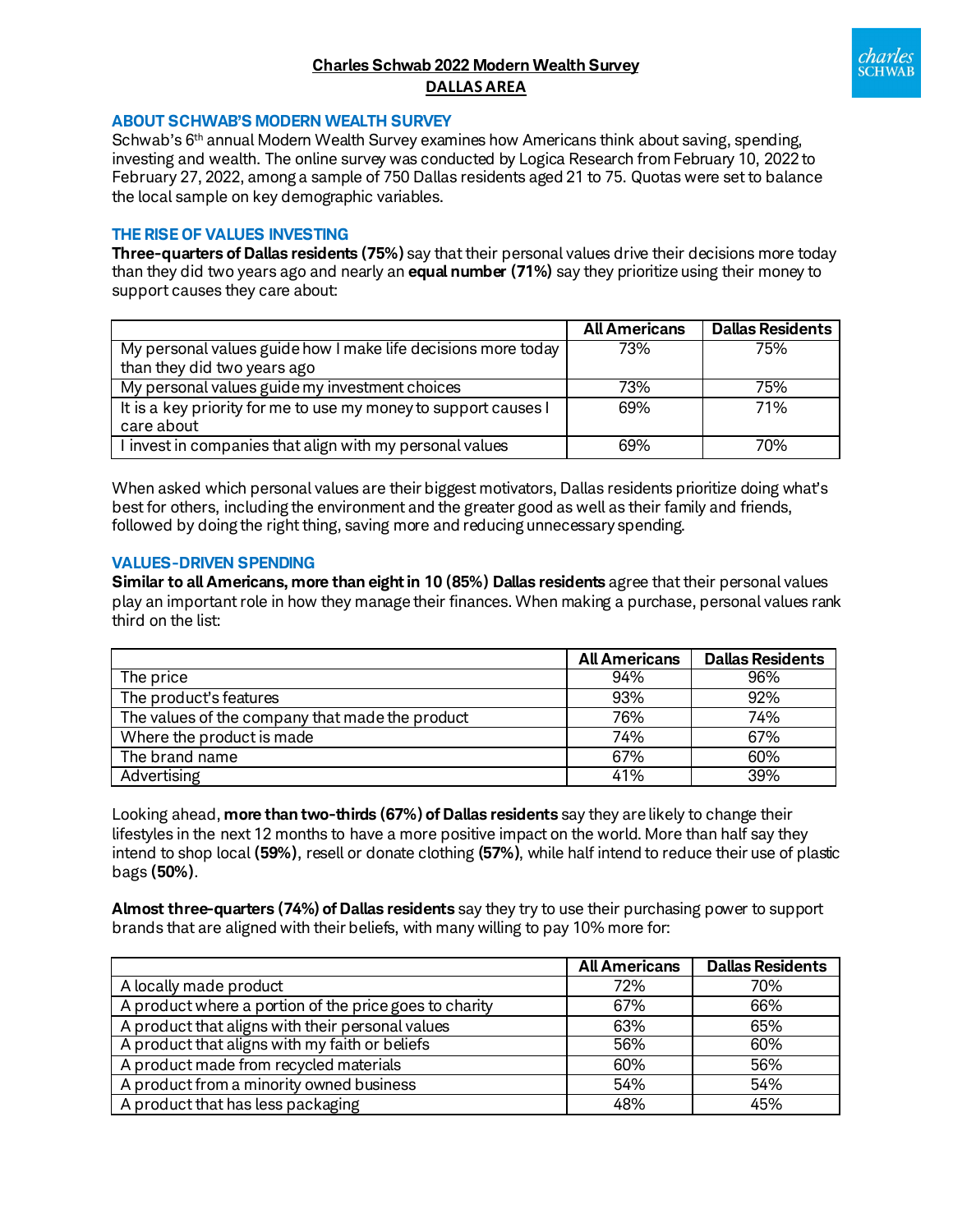# *charles*<br>sCHWAB

## **Charles Schwab 2022 Modern Wealth Survey DALLAS AREA**

#### **VALUES-DRIVEN INVESTING**

**Three-quarters (75%)** of Dallas investors agree that their values guide their investment choices, with the following factors influencing investing decisions, among others:

|                                                               | <b>All Americans</b> | <b>Dallas Residents</b> |
|---------------------------------------------------------------|----------------------|-------------------------|
| Company performance                                           | 96%                  | 95%                     |
| <b>Risk</b>                                                   | 94%                  | 94%                     |
| <b>Stock Price</b>                                            | 93%                  | 93%                     |
| The expected dividends                                        | 92%                  | 92%                     |
| Company reputation                                            | 91%                  | 90%                     |
| Diversification, how the fund or company fits into my overall | 90%                  | 86%                     |
| portfolio                                                     |                      |                         |
| The sector or the industry                                    | 86%                  | 81%                     |
| Corporate values                                              | 81%                  | 81%                     |
| How the company treats its employees                          | 81%                  | 75%                     |

### **PRIORITIZING VALUES IN THE WORKPLACE**

**Similar to all Americans, nine in ten (90%) Dallas-based workers** say that it is important for them to feel fulfilled by their work:

|                                                           | <b>All Americans</b> | <b>Dallas Residents</b> |
|-----------------------------------------------------------|----------------------|-------------------------|
| It is important to me to be fulfilled by my work          | 89%                  | 90%                     |
| Having colleagues and co-workers who respect my personal  | 85%                  | 87%                     |
| values is important to me                                 |                      |                         |
| My personal values guide how I manage my career           | 84%                  | 84%                     |
| I chose my career path based on my personal values and    | 74%                  | 77%                     |
| affinities                                                |                      |                         |
| I chose my employer based on their values                 | 63%                  | 65%                     |
| My work defines who I am                                  | 56%                  | 58%                     |
| I would work for a lower salary for a company that better | 59%                  | 53%                     |
| represents my personal values or interests                |                      |                         |

When looking at the factors that influence Dallas workers' decisions when it comes to selecting a new job, salary and work life balance are the top factors. Sharing similar values is higher than job title. Other influential factors include:

|                                                            | <b>All Americans</b> | <b>Dallas Residents</b> |
|------------------------------------------------------------|----------------------|-------------------------|
| The salary                                                 | 93%                  | 95%                     |
| Work life balance                                          | 93%                  | 95%                     |
| The hours                                                  | 92%                  | 93%                     |
| The employee benefits (Healthcare, $401(k), $ )            | 89%                  | 91%                     |
| The flexibility of where I work (office, home, anywhere)   | 87%                  | 88%                     |
| Opportunity for advancement                                | 84%                  | 86%                     |
| The company's values/mission align with my personal values | 83%                  | 84%                     |
| Working with people who share my values                    | 78%                  | 78%                     |
| The stock options or equity compensation                   | 63%                  | 65%                     |
| The job title                                              | 54%                  | 55%                     |